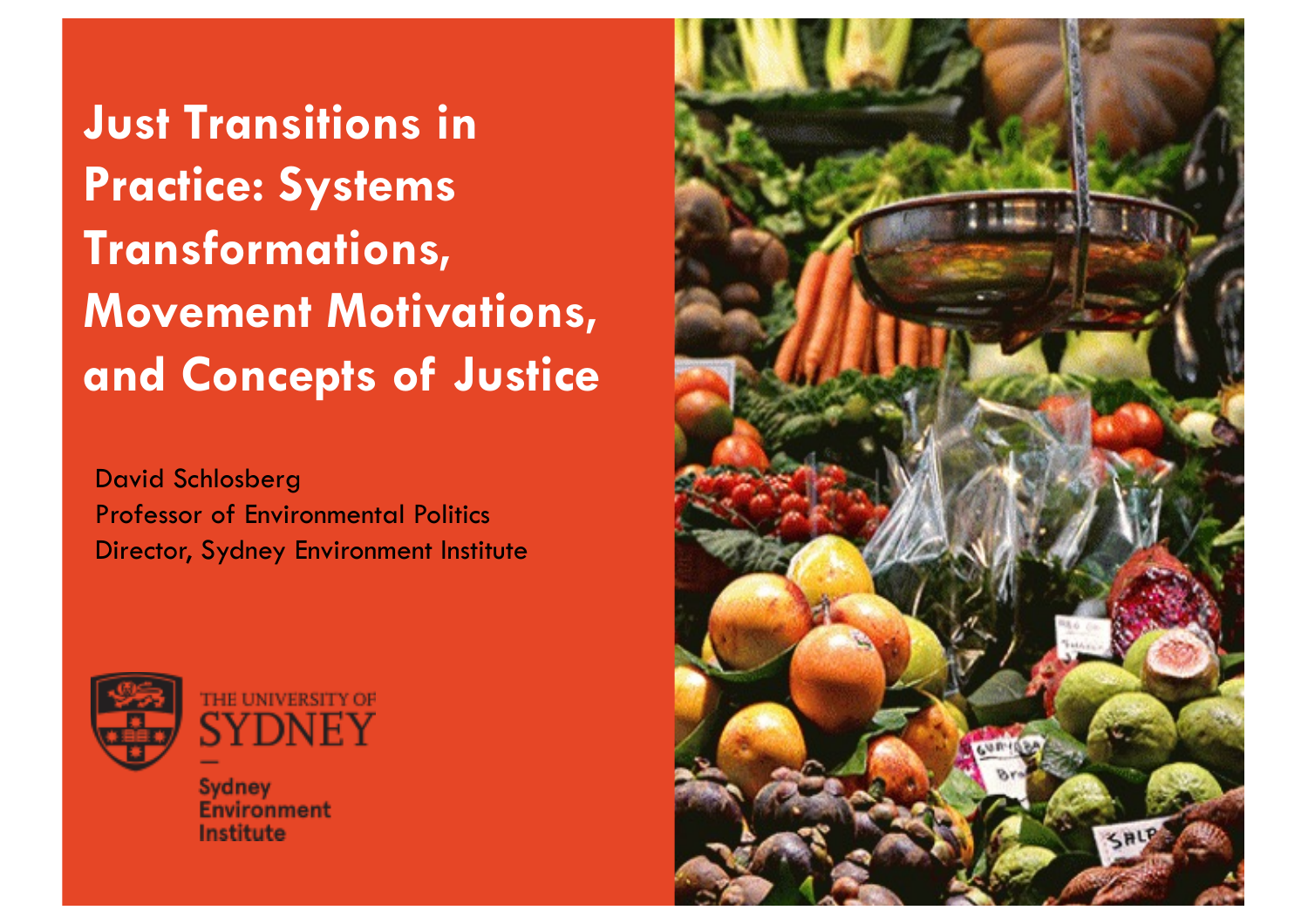#### **Intro**

- Two main points
	- Conceptions of social and environmental justice in sustainable materialist/system transition movements include:
		- Participation
		- Basic capabilities
		- Responses to power
	- There is a disconnect between these ideas of environmental justice, and more critical and intersectional approaches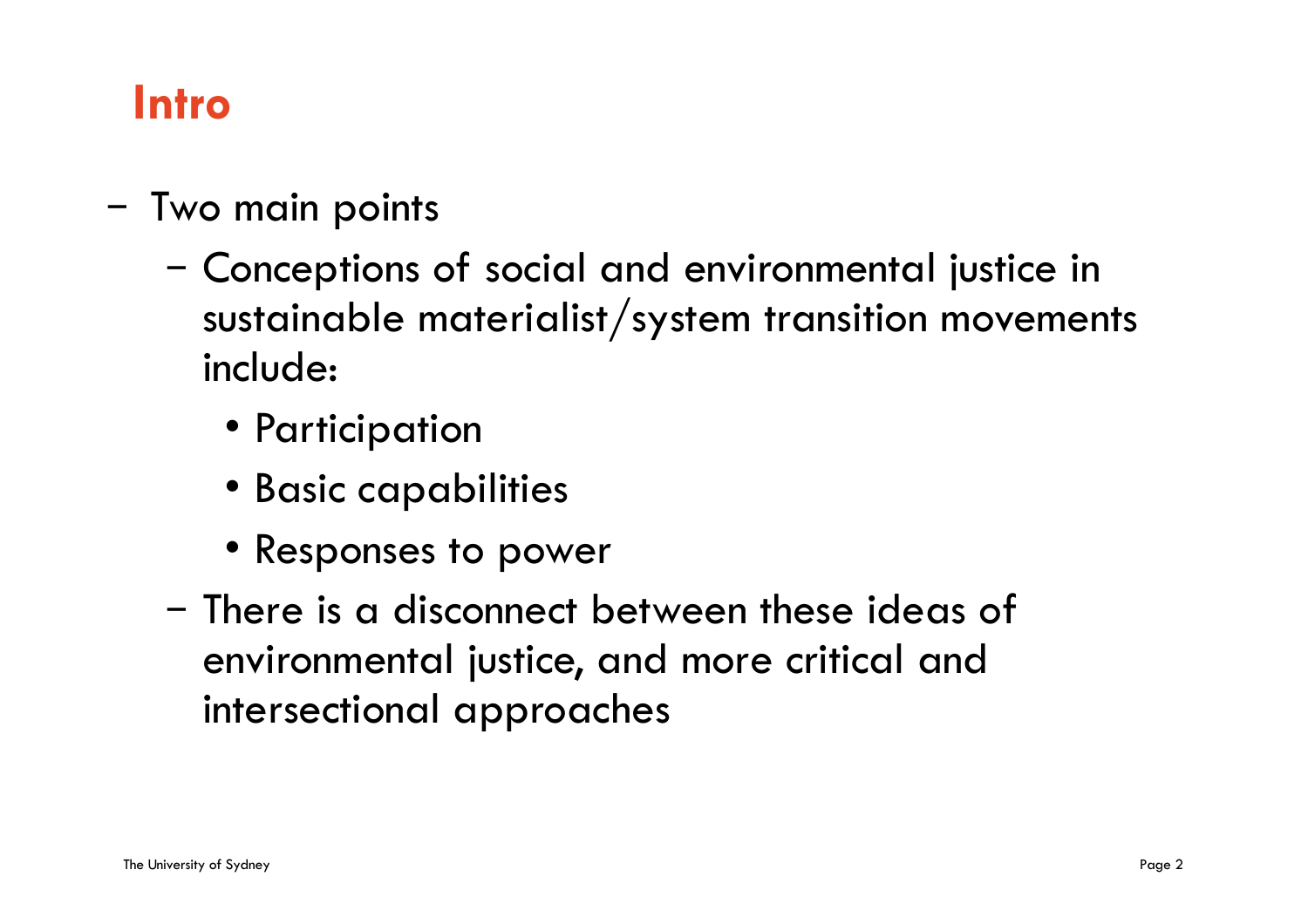#### **Sustainable materialist movements addressed include sustainable food/food justice, renewable community energy, and sustainable fashion**





David SCHLOSBERG Luke CRAVEN

## **SUSTAINABLE MATERIALISM**

environmental movements and the politics of everyday life

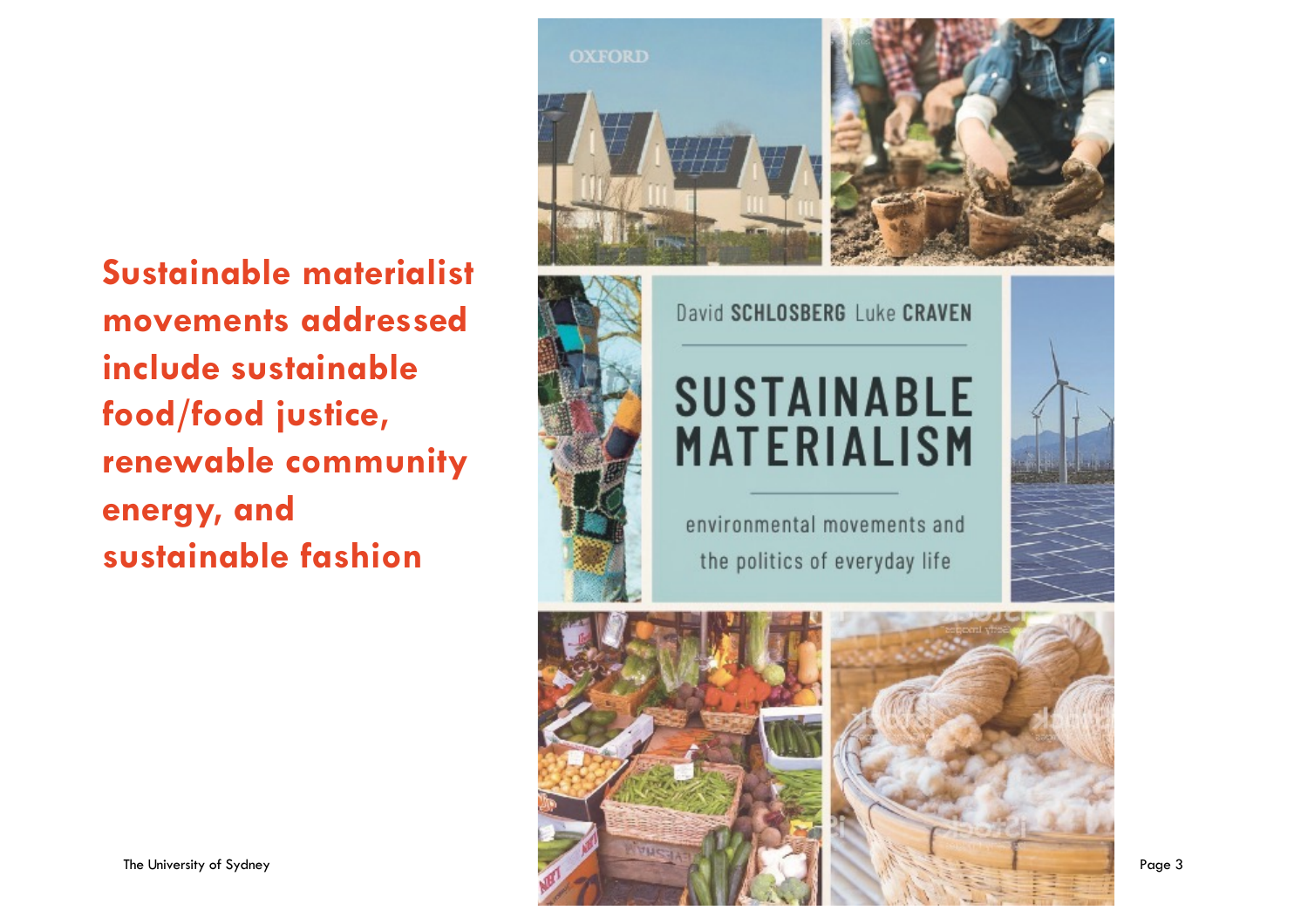## **Motivations of Activists**

#### – **The desire to** *DO*

- Material participation, 'do-activism'
- **The need to** *respond to POWER*
	- Removing one's own body from flows of unsustainable power
- **The desire to** *EMBODY SUSTAINABILITY*
	- Rebuilding connections to environmental flows and systems.
- **And the insistence on** *ACTING JUSTLY*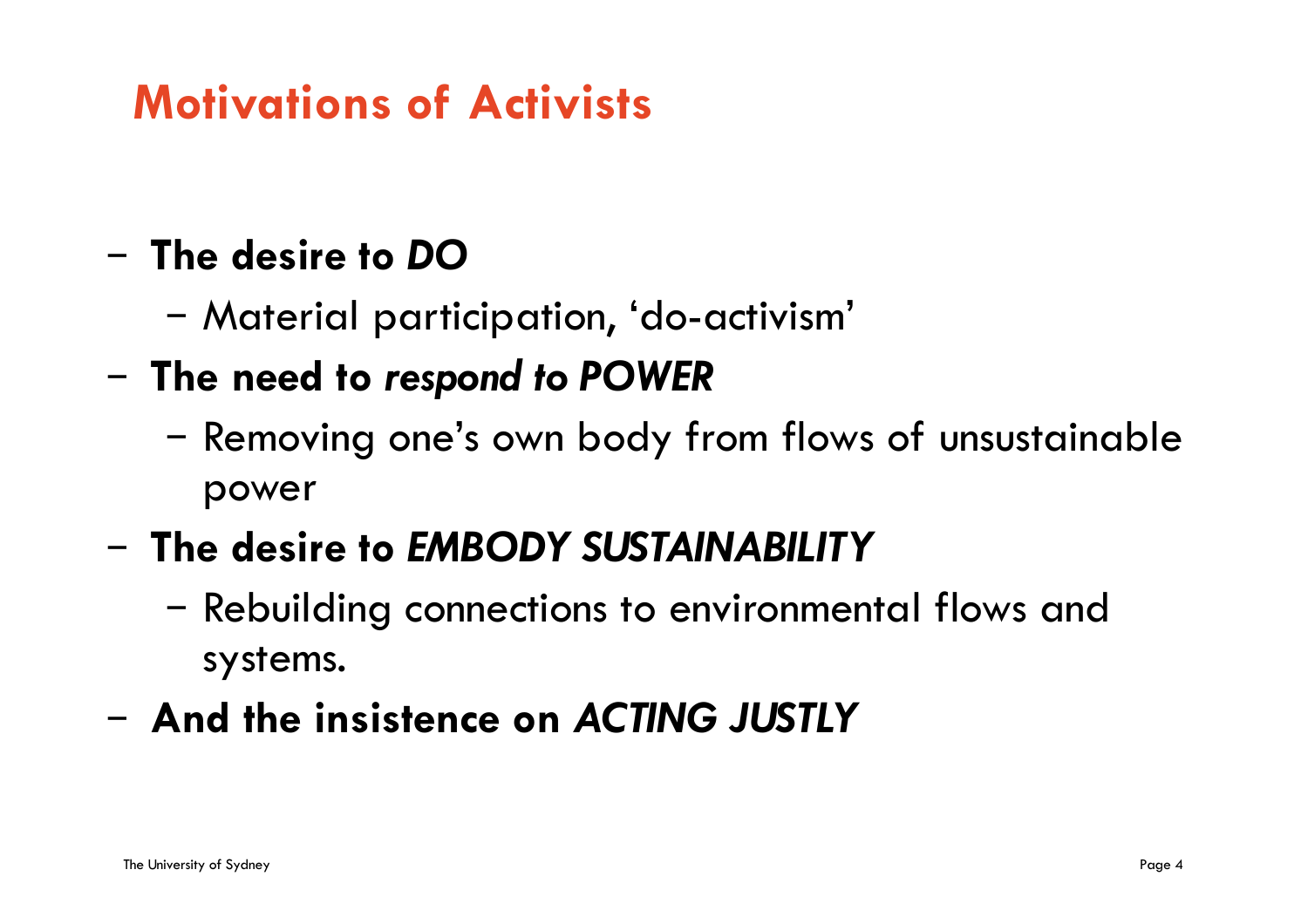### **Project Method**

- How are political concepts understood, used, and applied in social movements?
- What political theory is being made by movements?
- Here, how is justice understood, articulated, and practiced by those at the front of just transition of unsustainable systems?
- How do these notions differ from other theories of environmental justice?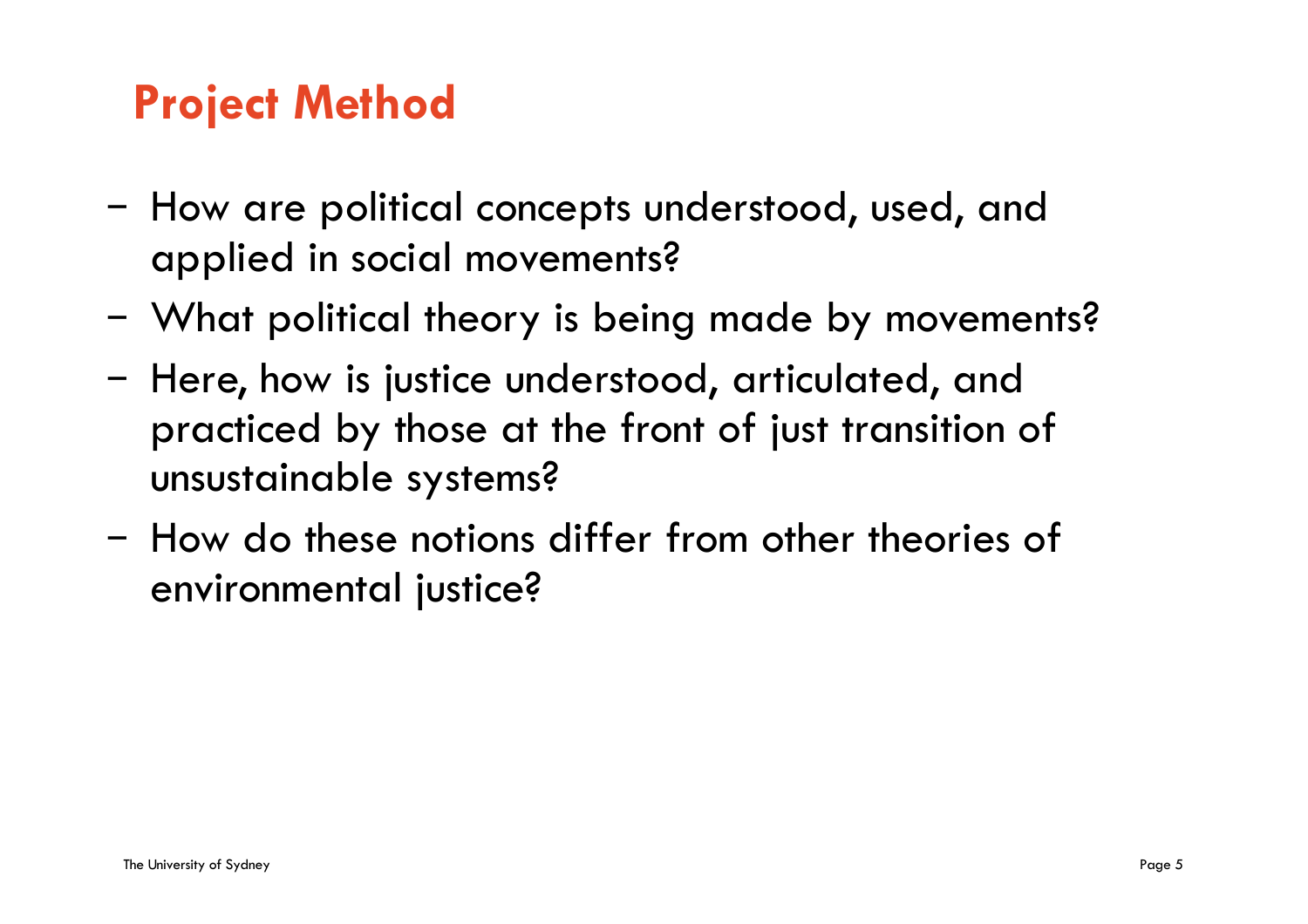# **Justice in Sustainable Materialist Movements 1: Political and Material Participation**

- Procedural justice
	- Both classic political participation and active material participation
	- Community involvement in decision making AND social inclusion in everyday practice
	- Doing
	- Mix of political and material

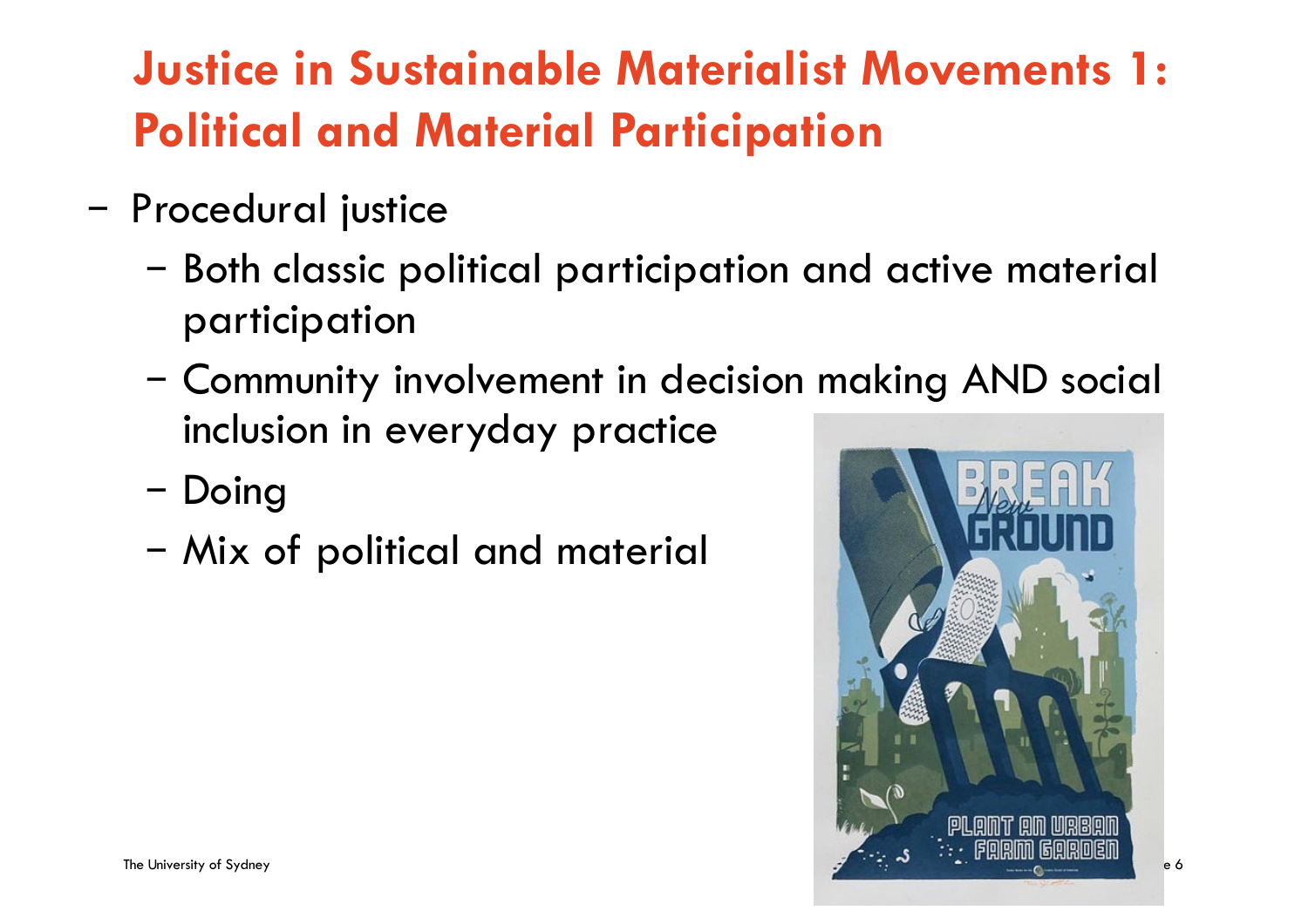# **Justice in Sustainable Materialist Movements 2: Justice as Capabilities and Functioning**

- Key basic needs, processes, and capabilities for individual and community functioning.
	- Health is key: general experience of well-being and flourishing
	- This is desired/produced at both the individual and community level – a healthy and functioning community.
- Community as both an individual-enabling capability and a subject of justice itself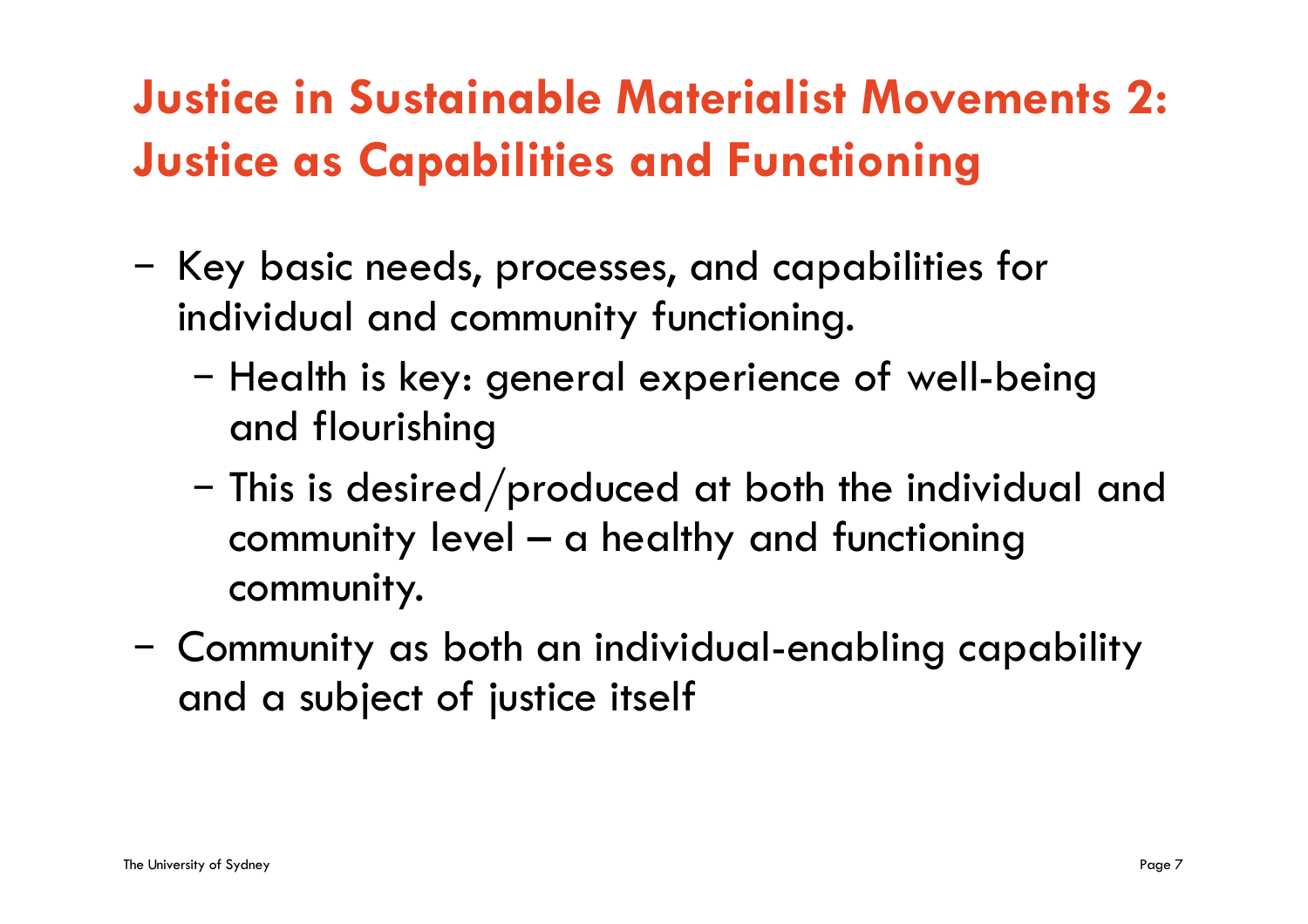# **Justice in Sustainable Materialist Movements 3: Justice and Power**

- Justice is about circulations of power.
- Removing selves and communities from reproduction of power
- Displace and replace powerful flows
- Physically embody, practice, and replicate alternative and sustainable flows of materials
- Justice as a counter-power, counter-circulation

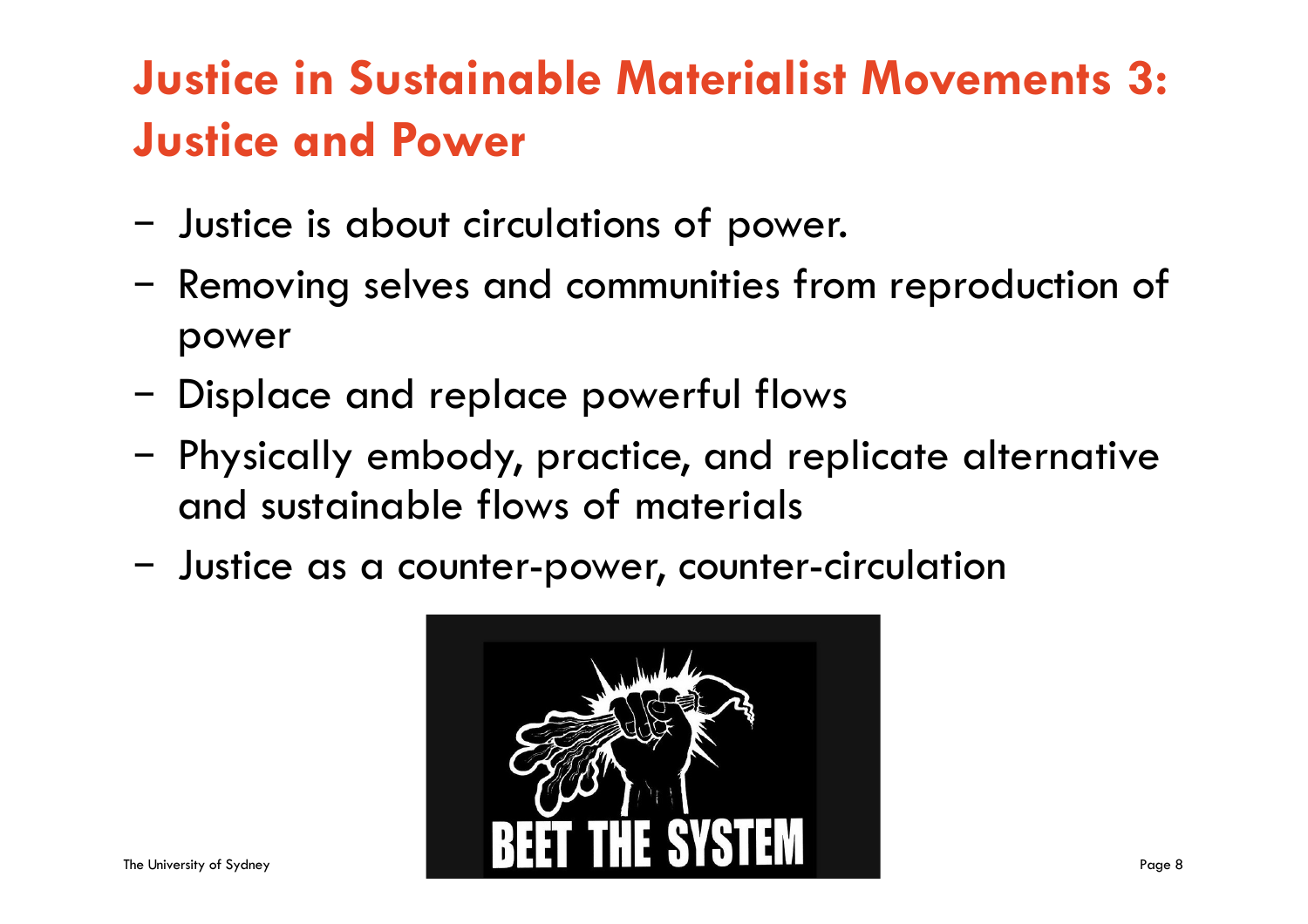### **Critical EJ and Sustainable Materialist Movements**

- What is missing?
	- Equity
	- Recognition and race
	- Decolonisation/settler colonialism
- So a disconnect between critical EJ in theory, and the way that more movements are taking up the discourse of EJ in practices of just transition.
- Question: Can we have just transition of material systems without attention to broader oppressions and injustices?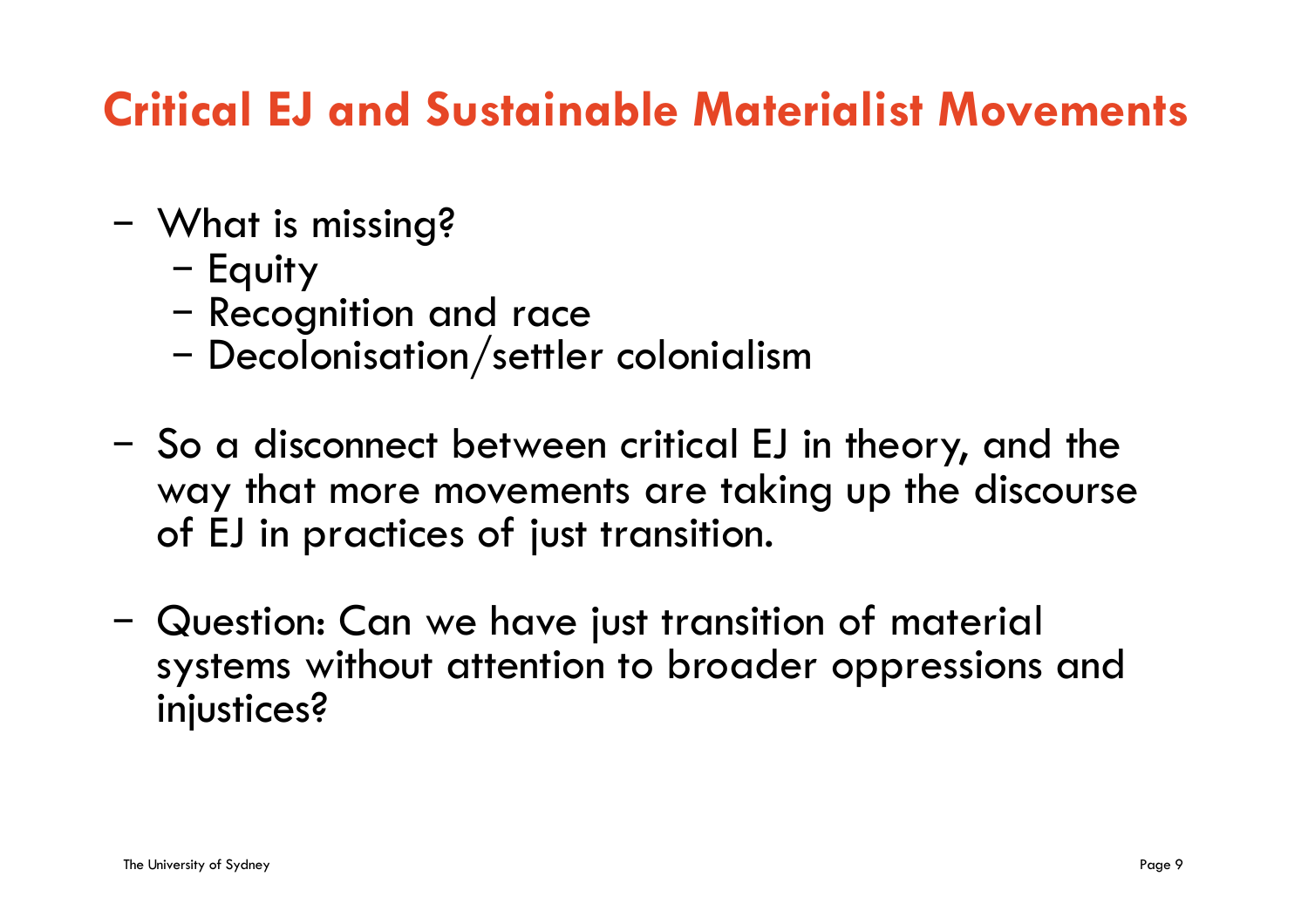## **Conclusions**

- Three key ideas of justice in sustainable materialist movements focused on transition of systems:
	- Justice as political and material participation
	- Justice as functioning individuals and communities
	- Justice as opposing power
- Final point: How *critical* is the justice of just transition in practice?
	- Environmental justice is part of just transition movements – but is their conception of EJ enough to be productive and transformative?